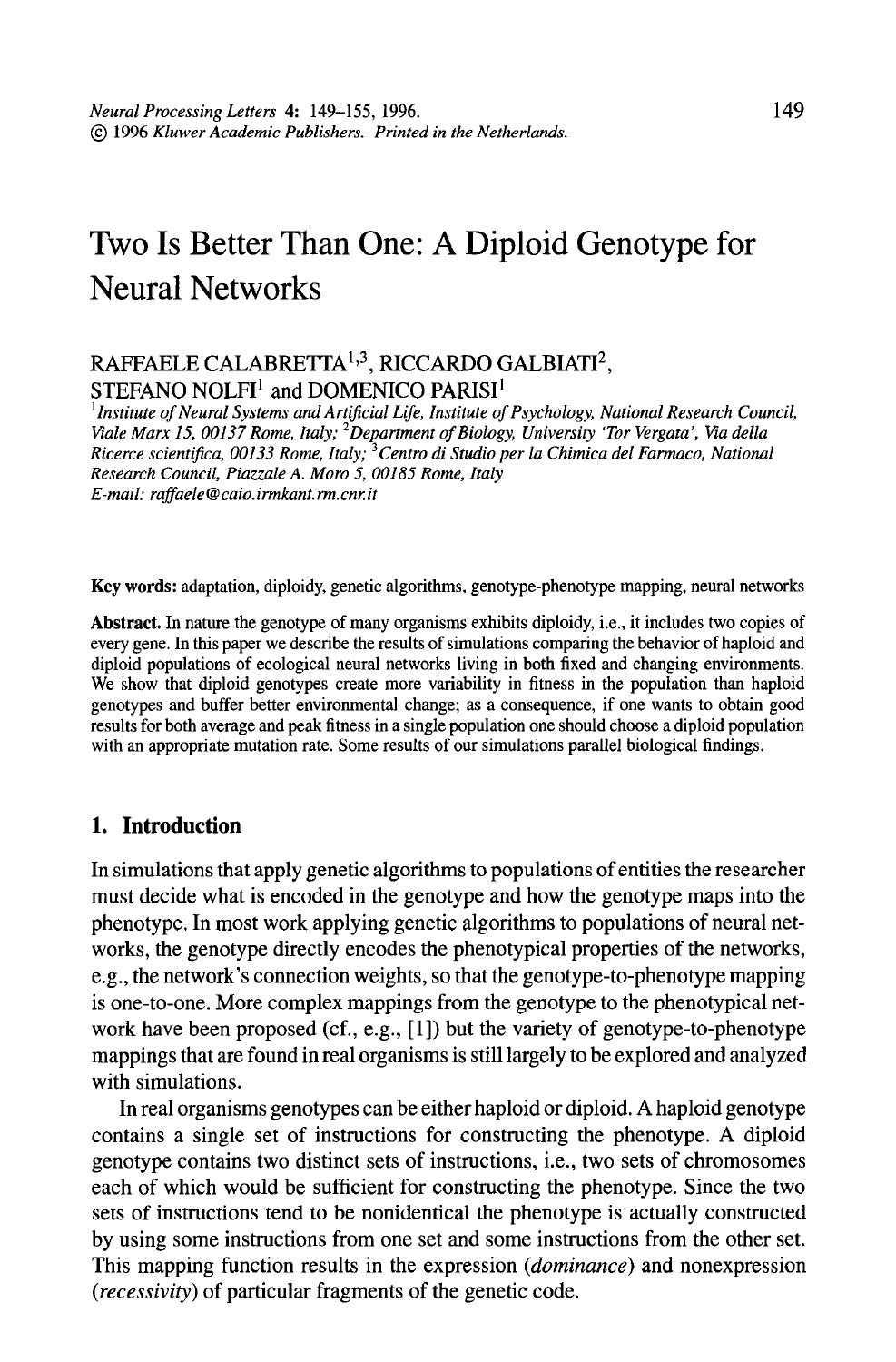In this paper we report some work that compares the performance of haploid and diploid genotypes in populations of ecological neural networks, i.e., networks controlling the behavior of organisms living in a (simulated) physical environment [2]. We describe the results of simulations comparing the behavior of haploid and diploid populations in both fixed and changing environments.

## 2. Simulations

The organism is a simulated mobile robot called Khepera [3,4]. The environment is a rectangular box of  $60 \times 35$  cm and the robot is rewarded (in the evolutionary sense) for exploring as much as possible of this environment. The environment includes a circular food area of 20 mm of diameter that may be located in different positions in the environment. The robot has a food store that is full when the robot starts exploring the environment and becomes progressively more empty during the exploration. When the food store is completely empty the robot must find the food area. The robot's behavior is controlled by a feed-forward neural network with 10 input units (8 units encoding the activation level of the robot's 8 infrared sensors, 1 unit encoding the current food level of the robot's store, and 1 unit encoding whether the robot is inside or outside the food area). Two output units encode the speed of the robot's two wheels and 2 bias units are connected to these output units.

A genetic algorithm [5] was used to evolve the connection weights of a population of such organisms. An initial population of 100 neural networks was generated by assigning random weights to the 22 connections of each network. The 100 individuals were tested to determine their fitness by placing each of them in a separate copy of the environment. The fitness of an individual was a function of both the amount of environment the individual was able to explore and the ability of the amount of environment are marviouar was able to explore and the ability of u  $\alpha$  also that  $\alpha$  fits solution that  $\alpha$  with  $\alpha$  stochastic was empty. The  $2\sigma$  murvidu als that obtained the highest fitness score were allowed to reproduce by generating. five copies of their genotype with the addition to some random mutations. The  $20$  $\times$  5 new individuals constituted the next generation. The process was repeated for 300 generations.  $\nu$  generations.

we used two different genotypes in two different sets of simulations. On genotype was haploid, the other diploid. The haploid genotype included 22 chromosomes  $(n)$ , one for each of the 22 connection weights of the neural network. Each chromosome was a sequence of 8 bits which coded for a specific value of the corresponding connection weight. The diploid genotype included 22 pairs of chromosomes  $(2n)$ . Each pair of chromosomes coded for two (normally different) values of the same connection weight. Each of the two homologous chromosomes was a sequence of 10 bits. 8 of the 10 bits coded for weight value, as in the haploid genotype (structural gene). The remaining 2 bits coded for the dominance/recessivity mechanism (*dominance modifier genes*; see Figure 1). Notice that in nature dominance can vary in degree, sometimes because of intervening modifiers genes that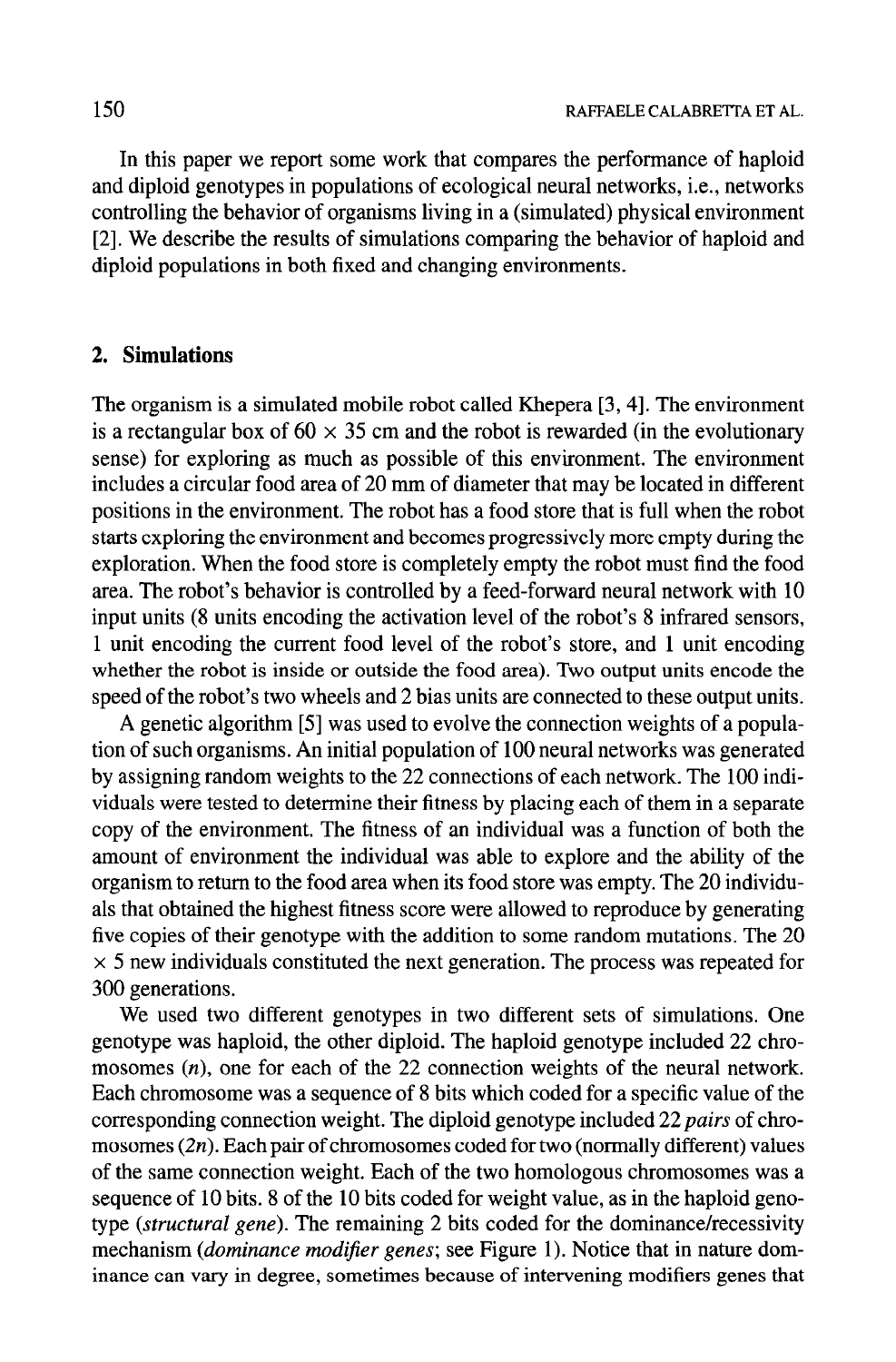

Figure 1. A pair of homologous chromosomes in a diploid genotype. In this case, in both homologous chromosomes the first modifier gene is 1 and therefore, according to the dominance rule, 0 dominates. Since the second modifier gene is 1 in the left chromosome and 0 in the right one, the structural gene of the right chromosome gets expressed. By decoding the two 8 bit-strings and normalizing between  $-10.0$  and  $+10.0$ , the left structural gene codes a value of  $-2.0$  while the right one codes a value of  $+7.6$ . The actual connection weight value will then be  $+7.6$ . If the second modifier gene would have been either 1 or 0 in both chromosomes, the weight value would have been the average of  $-2.0$  and  $+7.6$ , that is,  $+2.8$ .

enhance (or decrease) the expression of another gene (or group of genes) involved in a trait's expression [6].

Conflicts that occurred in decoding the information contained in the structural genes of two homologous chromosomes were resolved by the following mechanism: the first modifier gene was compared with the corresponding modifier gene of the other chromosome and, by using the dominance rule (XOR rule: 00 and 11 give one of the change of the two structures we change the two structures of the two structures.  $\epsilon$  ive  $\sigma$ , or and to give  $t$ ), it was decided which are two structural genes would be expressed if the second modifier gene was different in the two chromosomes (see Figure 1). If the two chromosomes had an identical second modifier gene, however, the value of the connection weight was the average of the values specified by the structural genes in the two chromosomes (see Figure 1).

#### 3. Results

We have done a number of simulations comparing populations of neural networks with haploid and diploid genotypes. Notice that although diploids have more genes than haploids (the double number of structural genes plus modifiers genes), the resulting neural networks have the same number of weights. In our simulations we have varied (a) the mutation rate, and (b) whether the population lives in an unchanging environment or in an environment that changes each given number of generations. In this paper we describe the results concerning haploid and diploid populations living either in a fixed environment or in an environment that remains fixed for the first 59 generations and then shifts back and forth between two different forms each 25 generations.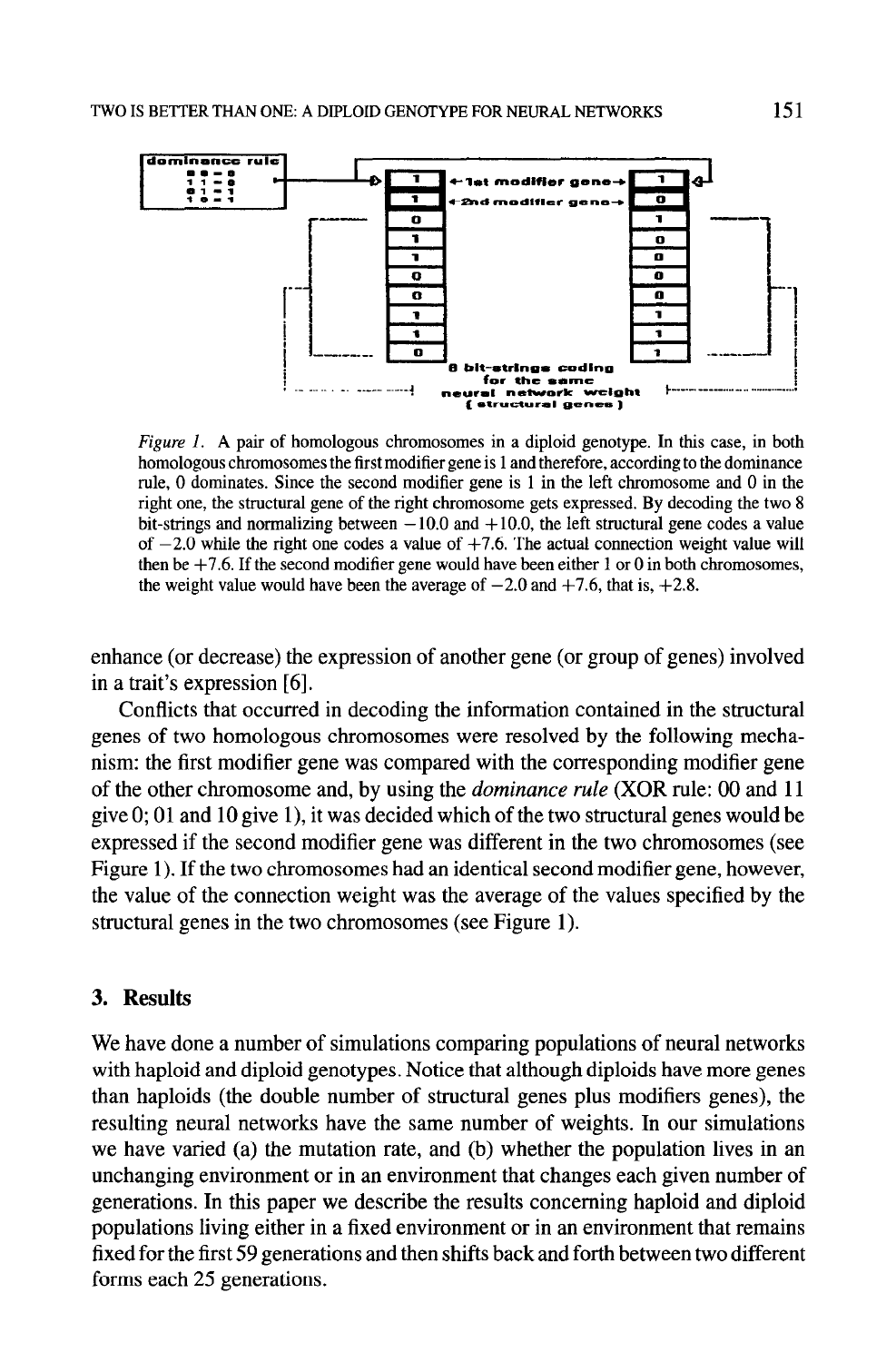

Figure 2. Average and peak fitness of haploid (left) and diploid (right) populations across 300 generations with mutation rates of 1% (black thick curve), 2% (grey curve), and 3% (black thin curve). Average of 6 different replications of the simulation.



 $r_{\textit{square}}$  . Average and peak inness in a diploid population with 1% indication rate (black curves) and in a haploid population (grey curves) with  $1\%$  (left) and  $3\%$  (right) mutation rate.<br>Average of 6 different replications of the simulation.

Figure 2 gives the average and peak fitness of haploids (left) and diploids (right)  $\frac{1}{2}$  right  $\frac{1}{2}$  gives the average and peak funess of happones (left) and  $\frac{1}{2}$ living in the fixed environment for mutation rates of  $1\%$ ,  $2\%$ , and  $3\%$ .

Both average and peak fitness of diploids increase linearly with decreasing mutation rate whereas for haploids this is true for average fitness but for peak fitness there is a reversal and the best results are obtained with a mutation rate of 3%. Haploids obtain better results than diploids in average fitness for all mutation rates but the best peak fitness is reached by diploids with mutation rate of  $1\%$ .

Figure 3 compares average and peak fitness of diploids with mutation rate of  $1\%$  and of haploids with mutation rate of  $1\%$  (left) and  $3\%$  (right) in the changing environment. These conditions were chosen because, in a fixed environment, diploids with  $1\%$  mutation rate obtain the best results for both average and peak fitness of all diploids while among haploids the best average fitness is reached with 1% mutation rate and the best peak fitness with 3% mutation rate.

In analyzing the results of Figure 3, one must consider that in the fixed environment condition one can compare two different populations only with respect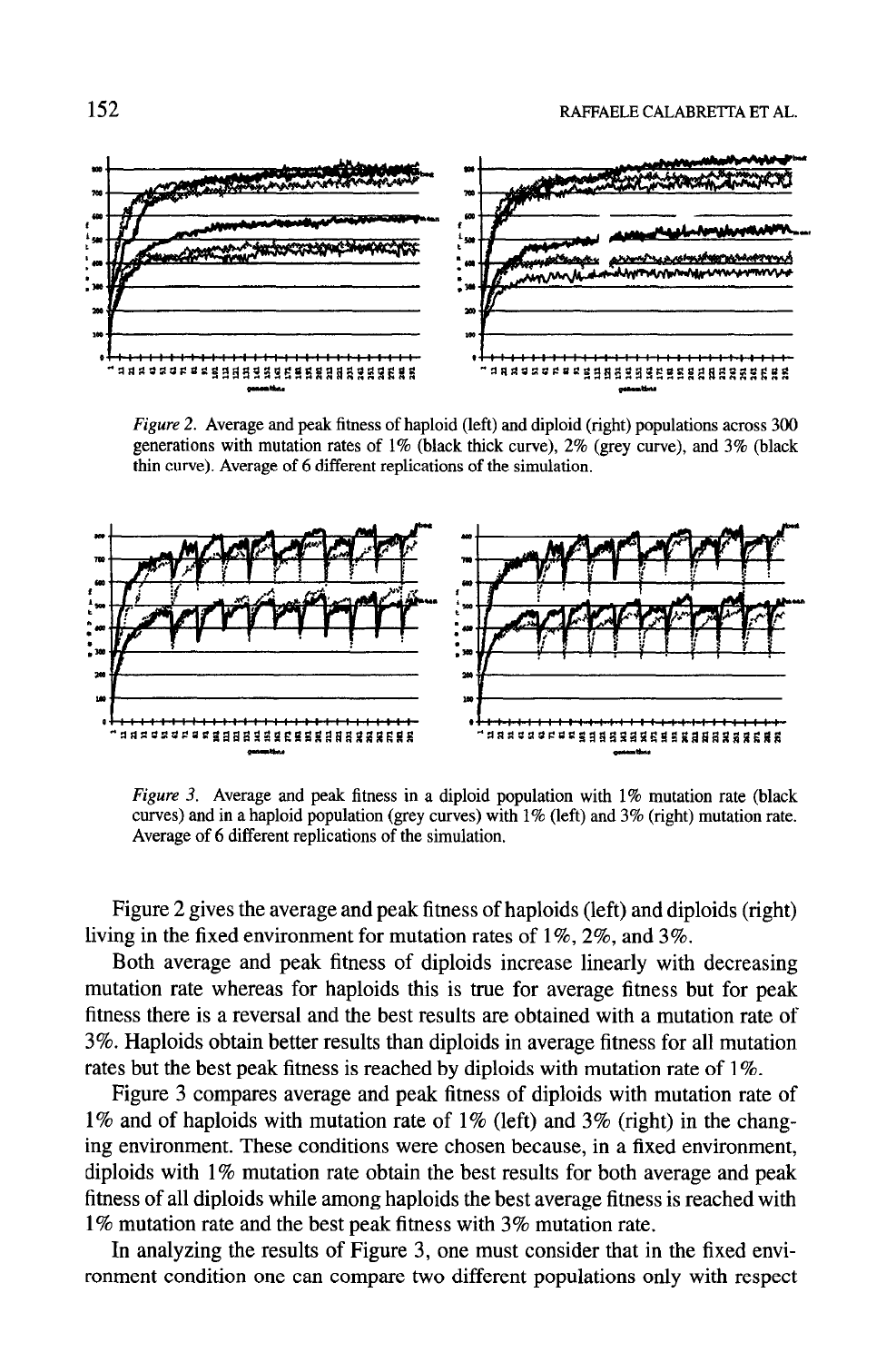to rapidity of fitness increase and to fitness level reached after 300 generations (when fitness is in a more or less steady state). If the environment changes one can also compare the two populations with respect to the amount of fitness decrease observed in the first generation after the environment has changed.

Figure 3 shows that if one wants to obtain good results for both average and peak fitness with a single population one should choose a diploid population with a mutation rate of 1%. When compared with haploids with 3% mutation rate this population of diploids obtains better results for both average and peak fitness (right). Not only the diploids have more rapid fitness increase and higher terminal fitness but their fitness appears to be less negatively affected by environmental change. When compared with haploids with  $1\%$  mutation rate (left) diploids with 1% mutation rate obtain slightly less good results for average fitness but only with respect to level of terminal fitness. On the other hand, the diploids obtain better peak fitness than the haploids. No single haploid population is able to reach these results.

#### 4. Discussion

Let us consider the results with fixed environment first. Generally mutations tend to have larger effects on diploids than on haploids because diploids have modifier genes that are lacking in haploids. If a mutation affects a modifier gene its effects can be very large and in any case much larger than those of any mutation affecting structural genes. Since most effects of mutations are deleterious more individuals are negatively affected by mutations in diploids than in haploids. Therefore, we find are hegatively affected by mutualism diploids than in haploids. Therefore, we must ulat a

On the other hand, since in diploids mutations tend to have larger effects it is more likely that some rare advantageous mutation results in some particularly good individual in diploids than in haploids. In other words, diploidy tends to push alternation but it may be a state which we have the cause of good individual in diploids with  $\frac{1}{2}$ push average litness down out it may also cause peak fitness to go up. Hence, diploids tend to have lower average fitness but higher peak fitness than haploids. More generally the frequency distribution of fitness values tends to be bimodal in diploids and unimodal in haploids (cf. Figure 4).

However, these results are obtained only for mutations rates of  $1\%$  and  $2\%$ . A mutation rate of  $3\%$  creates too much disruption in the diploid population which therefore turns out to have both lower average and peak fitness than the haploid population.  $\mathbf{D}$ ulation.

These results hold for both fixed and changing environments. However, in the changing environment diploids exhibit another feature that characterizes them with respect to haploids, i.e., their capacity to keep a genetic 'memory' of the past that can be useful when the population must re-adapt to an environment to which it has already adapted in the past. Haploids have all their genes expressed and therefore their entire genetic endowment becomes adapted to the current environment. When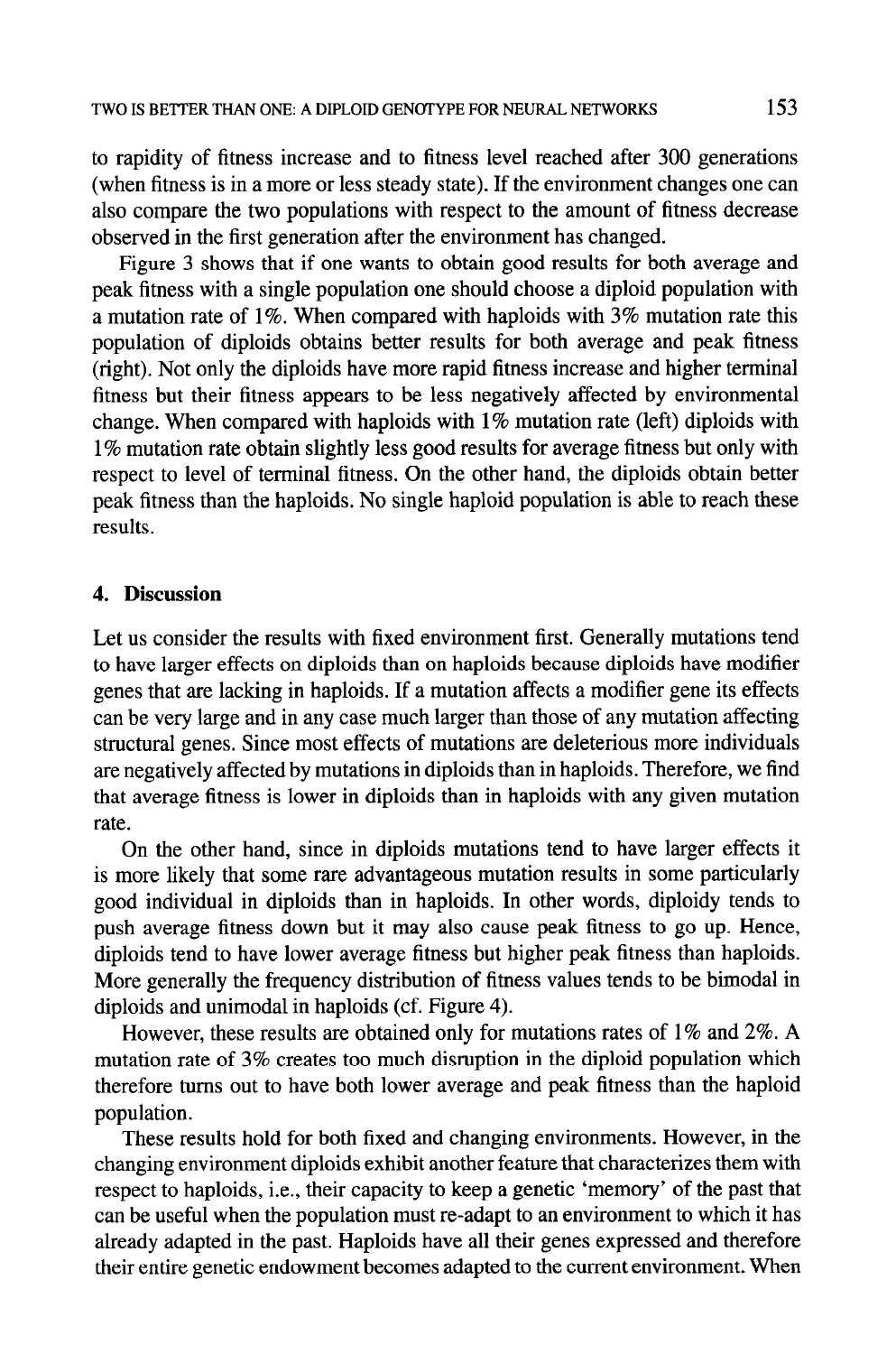

*Figure 4.* Frequency distribution of individuals with various fitness values across 300 generations (sampled each 5 generations) in an unchanging environment for haploids (top graph) and diploids (bottom graph) with mutation rate of 1% in two representative simulations.

the environment changes, the negative effects on fitness are felt more strongly by haploids than by diploids whose genetic 'memory', recorded in their non-expressed genes, allows them to be less negatively affected by environmental changes.

In their theoretical and experimental analysis of diploidy and dominance applied to a 0-1 knapsack problem, Smith and Goldberg [7] have shown that diploid genotypes perform in a temporally varying environment better than haploid ones because